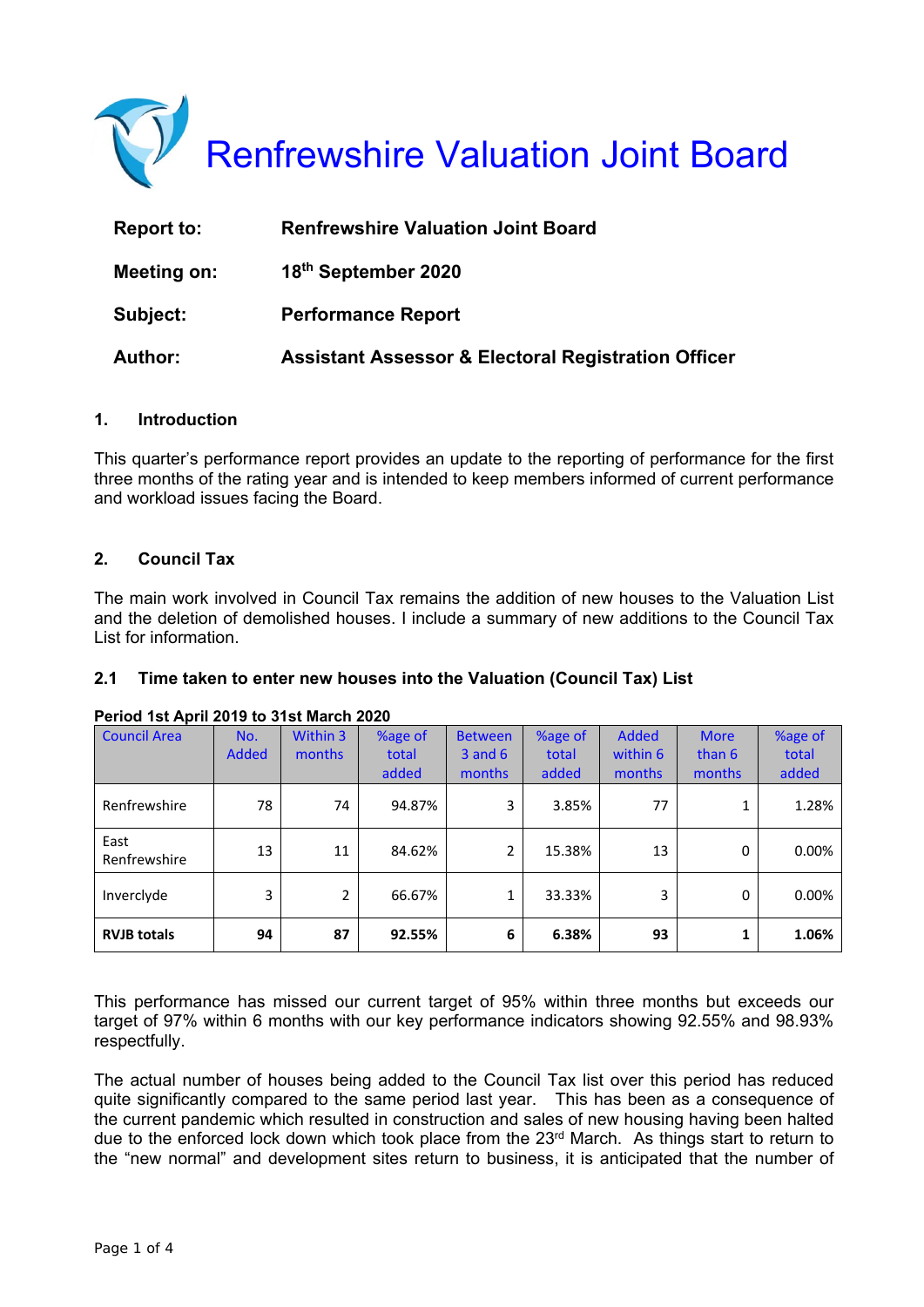houses being sold should increase in line with previous levels. The current levels of performance do not give any cause for concern.

In the period from 1<sup>st</sup> April 2020 to 30<sup>th</sup> June 2020, the average number of days taken to add a house was as follows:

| <b>Council Area</b>      | No. Added | Average     |  |
|--------------------------|-----------|-------------|--|
|                          |           | No. of      |  |
|                          |           | <b>Days</b> |  |
| Renfrewshire             | 78        | 51.63       |  |
| <b>East Renfrewshire</b> | 13        | 64.46       |  |
| Inverclyde               | 3         | 67.00       |  |
| <b>RVJB Totals</b>       | 94        | 53.89       |  |

This measure is out with our normal target of 38 days which has been unachievable as a result of the pandemic and the inability for staff to carry out inspections and engage with developers as a result of the restrictions imposed. It is anticipated that this will improve and return to normal levels as lock down restrictions are eased.

### **2.2 Information on Deletions from the Council Tax List**

The main reasons for deleting a property from the valuation list would be where the property is demolished, where a house is now being used for non–domestic purposes or where two or more houses are combined to form one house.

### **2.2.1 Number of Deletions from the Valuation (Council Tax) List between 1st April 2020 and 30th June 2020**

| <b>Council Area</b> | No.            | No.            |
|---------------------|----------------|----------------|
|                     | <b>Deleted</b> | <b>Deleted</b> |
|                     | 2019/2020      | 2020/21        |
| Renfrewshire        |                |                |
| East Renfrewshire   | 13             |                |
| Inverclyde          | 37             |                |
| <b>RVJB Total</b>   | 51             |                |

The main reasons for deleting a property from the valuation list would be where the property is demolished, where a house is now being used for non–domestic purposes or where two or more houses are combined to form one house.

Again, numbers of deletions and houses removed from the Council Tax list are lower compared to the same period last year. This number may also have been affected due to inactivity caused by the lock down situation which took place throughout this period.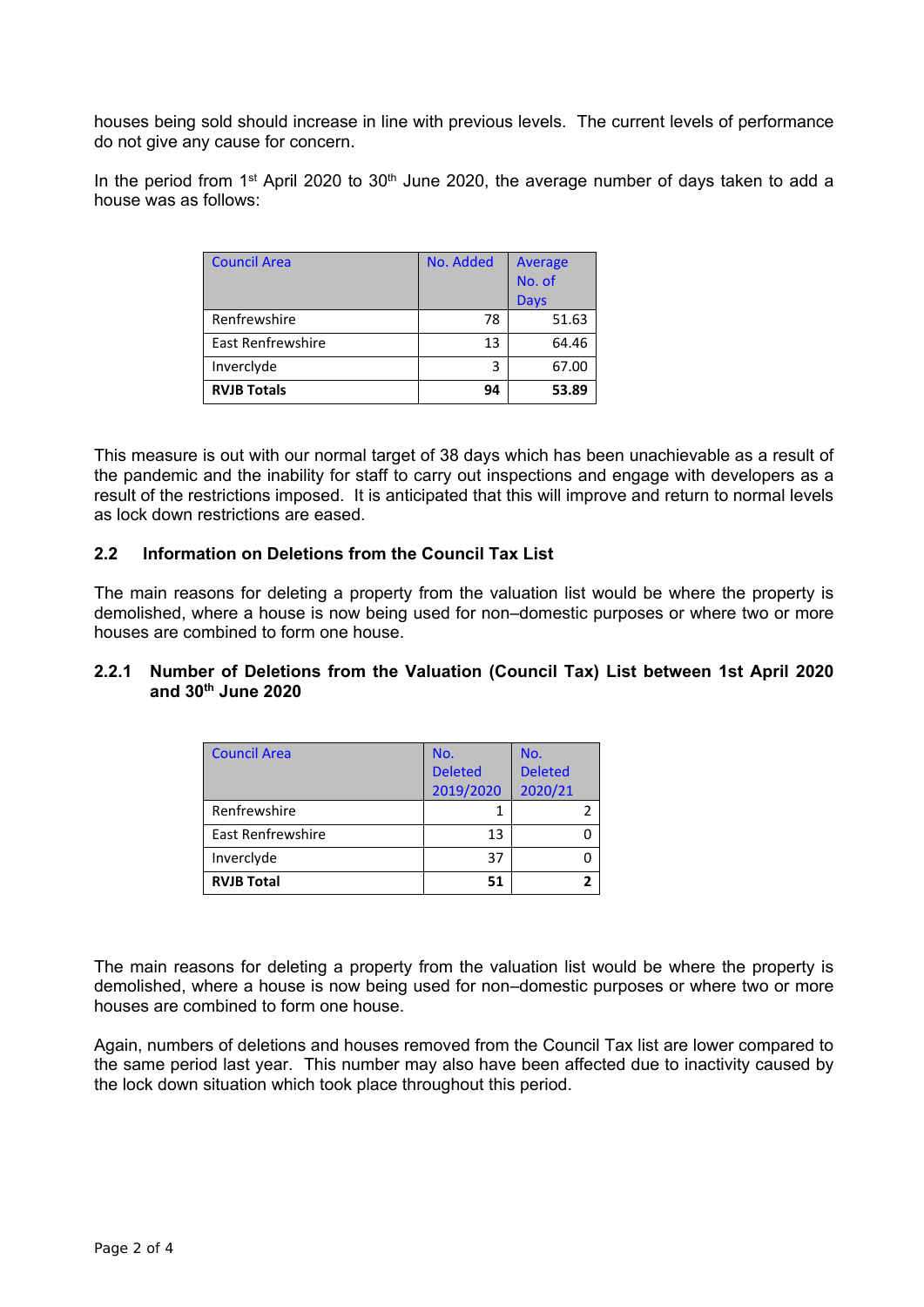# **3. Non-domestic Valuation**

One of the main areas of work in non-domestic valuation is the maintenance of the Valuation Roll. The table below is a summary of the statutory amendments to the Valuation Roll. These are new entries being added to the Roll, entries being deleted or properties that have been altered.

### **3.1 Time taken to make statutory amendments to the Valuation Roll (excluding appeal settlements and amendments to prescribed entries)**

| <b>Council Area</b> | No. of | <b>Within 3</b> | %age of | <b>Between</b> | %age of | <b>Added</b> | <b>More</b> | %age of |
|---------------------|--------|-----------------|---------|----------------|---------|--------------|-------------|---------|
|                     | Alt'ns | months          | total   | $3$ and $6$    | total   | within 6     | than 6      | total   |
|                     |        |                 | added   | months         | added   | months       | months      | added   |
| Renfrewshire        | 15     | 14              | 93.33%  | 0              | 93.33%  | 0            | 1           | 6.67%   |
| East Renfrewshire   | 7      | 6               | 85.71%  | 1              | 100%    | 1            | 0           | 3.85%   |
| Inverclyde          | 4      | 4               | 100%    | 0              | 100%    | 0            | 0           | 0.00%   |
| <b>RVJB totals</b>  | 26     | 24              | 92.31%  | 1              | 96.16%  | 1            |             | 3.85%   |

**Period 1st April 2020 to 30th June 2020** 

The above alterations to the Valuation Roll are value changes only and do not reflect alterations where overall value is unchanged, changes to occupancy details or other administrative changes.

The performance target of 80% to be actioned within 3 months and 90% within 6 months has been exceeded with our key performance indicators showing 92.31% and 96.16% respectively.

Please note however, that the number of alterations carried out to the roll are substantially reduced compared to last year. For example, the total number of alterations carried out within the Joint Board area during the first three months of the roll for 2019/20 was 205 compared to 26 for 2020/2021. The reasons for this are twofold. Firstly, there will have been little to no activity taking place due to many businesses being forced to close throughout April to June thereby hindering businesses from carrying out normal alterations which may have resulted in a change to their valuation. Secondly, staff have been unable to carry out any form of physical inspections during this period due to lockdown restrictions.

## **4. General Conclusions**

The performance targets for statutory amendments to both the Valuation List for Council Tax and Valuation Roll within 3 months are generally in line with or currently exceeding our expectations. However, there is a distinct possibility that once "normal" activity resumes and it is considered safe for physical inspections to be undertaken, that the current targets that have been set, particularly with respect to Non Domestic activity with the three month target currently set at 80%, may not be met as a result of having to catch up with any alterations that have taken place prior to staff being permitted to safely carry out inspections. Therefore, although the performance for the first quarter of the rating year looks well in terms of meeting our agreed targets, this may be undermined as the year progresses. We will be able to ascertain the actual effects on performance as a result of restrictions imposed due to the pandemic once we return to business as usual over the coming months. I would caution that the performance targets may require to be reviewed as the effects of the ongoing Coronavirus pandemic become known in terms of how it has impacted on our working practices and the way in which we deliver our services to stakeholders.